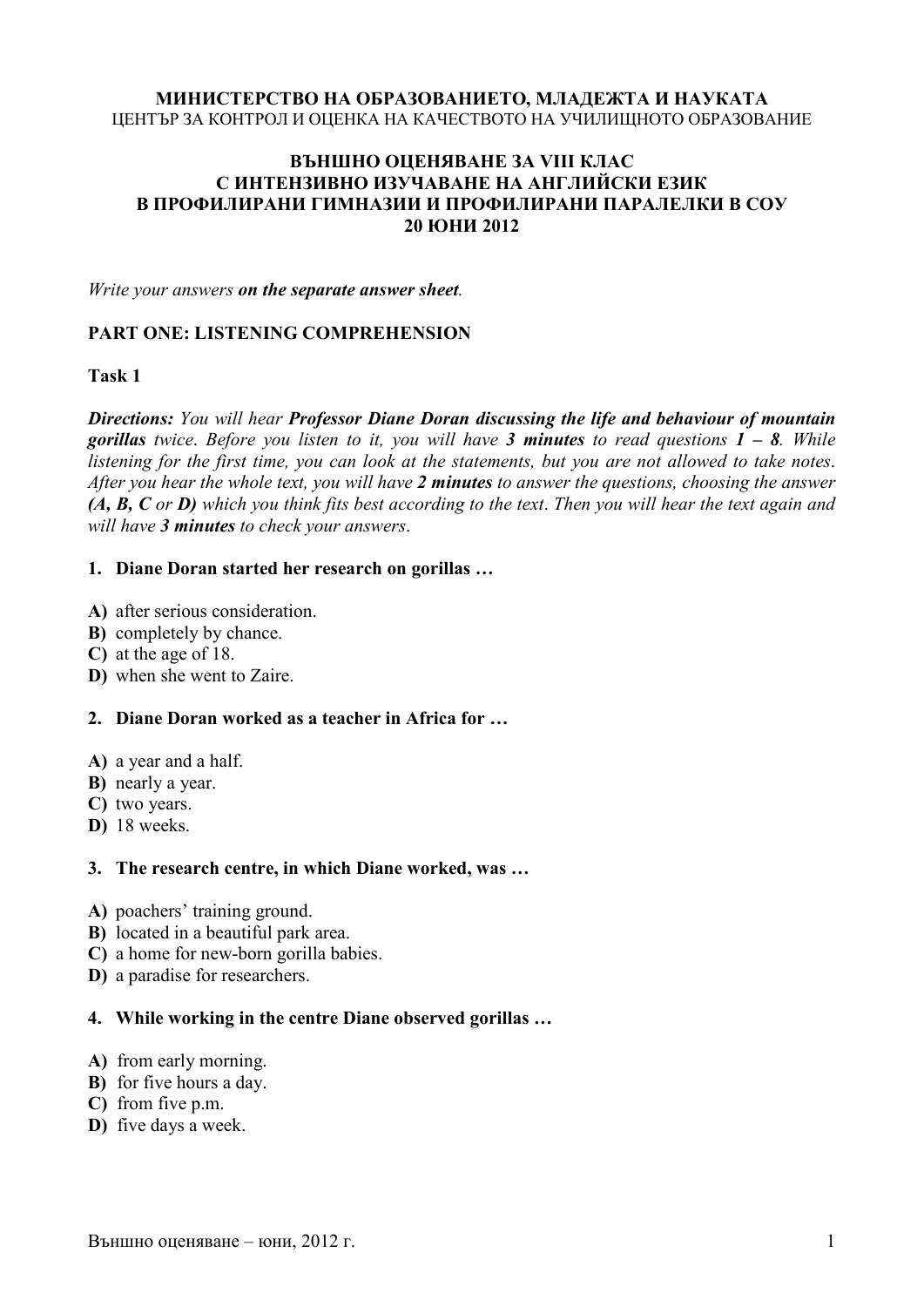## **5. Female gorillas …**

- **A)** are not very close to their children.
- **B)** look after their children very well.
- **C)** don't care much about their children.
- **D)** leave their children immediately after birth.

## **6. Male gorillas are …**

- **A)** very small.
- **B)** undisciplined.
- **C)** man-eating.
- **D)** not aggressive.

## **7. In the past few years the number of gorillas …**

**A)** hardly increased.

- **B)** decreased dramatically.
- **C)** increased by more than a hundred.
- **D)** remained the same.

## **8. Tourists who like to observe the gorillas have to …**

- **A)** present their medical records.
- **B)** undergo a medical examination.
- **C)** go in groups of five.
- **D)** stay at least a metre away.

## **Task 2**

*Directions: You will hear information about Round-the-World Tickets and Fares twice*. *Before you listen to it, you will have 3 minutes to read questions 9 – 15. While listening for the first time, you can look at the statements, but you are not allowed to take notes. After you hear the whole text, you will have 2 minutes to answer the questions, choosing the answer (A, B or C) which you think fits best according to the text*. *Then you will hear the text again and will have 3 minutes to check your answers*.

|                  | 9. Round-the-world tickets are affordable only for wealthy people. |                                                                                               |  |  |
|------------------|--------------------------------------------------------------------|-----------------------------------------------------------------------------------------------|--|--|
| A. True          | <b>B</b> . False                                                   | C. No information in the text                                                                 |  |  |
|                  |                                                                    | 10. Round-the-world tickets are a flexible and sometimes cheaper way of international travel. |  |  |
| A. True          | <b>B</b> . False                                                   | C. No information in the text                                                                 |  |  |
| hundred dollars. |                                                                    | 11. You can buy a ticket for some of the basic round-the-world routes for one thousand five   |  |  |
| A. True          | <b>B</b> . False                                                   | C. No information in the text                                                                 |  |  |
|                  |                                                                    | 12. Customers use a discount when they buy tickets from one of the global airline alliances.  |  |  |
| A. True          | <b>B</b> . False                                                   | C. No information in the text                                                                 |  |  |
|                  |                                                                    | 13. Round-the-world ticket fares are based on the number of miles you travel.                 |  |  |
| A. True          | <b>B</b> . False                                                   | C. No information in the text                                                                 |  |  |
|                  |                                                                    |                                                                                               |  |  |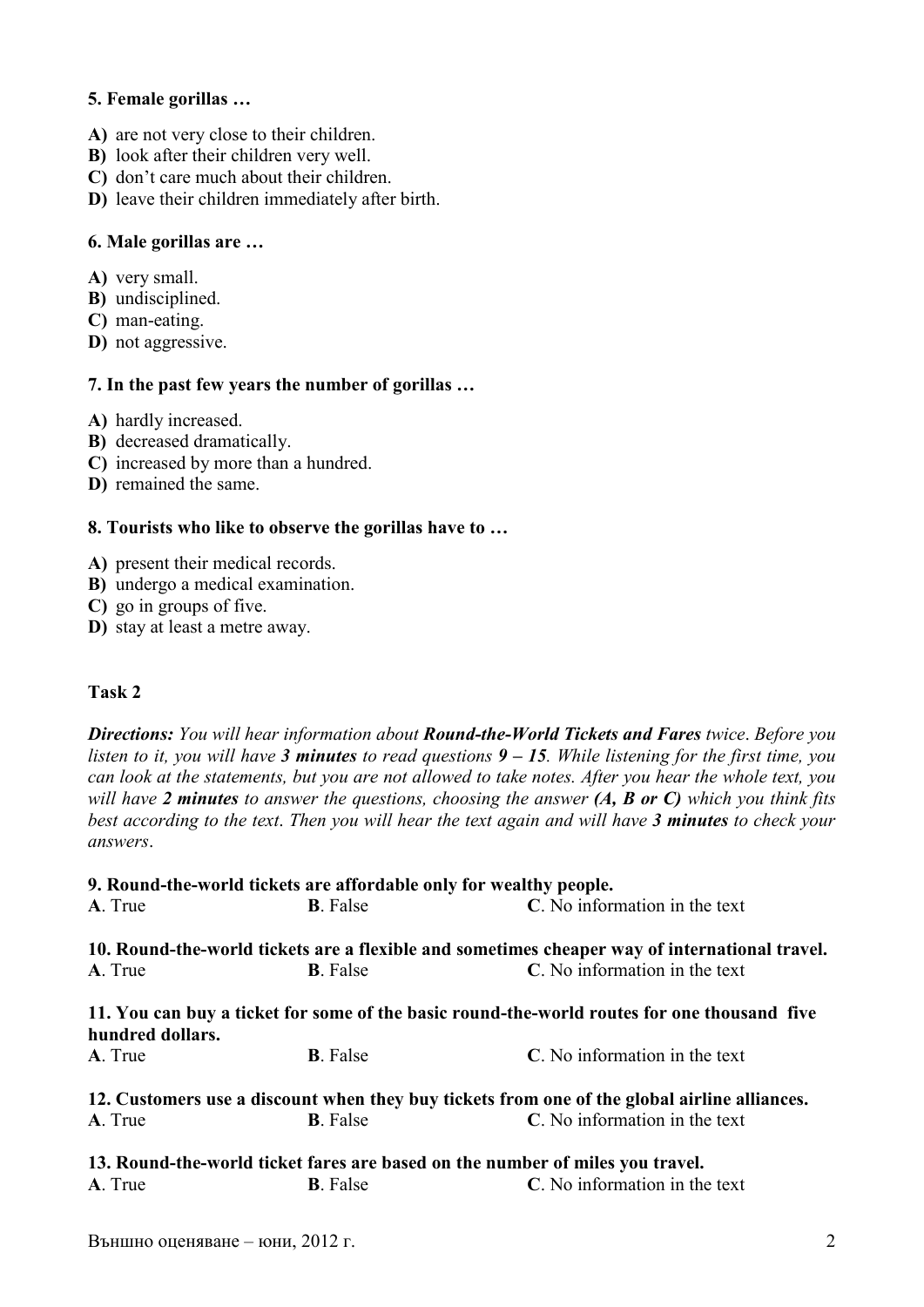**14. When travelling with round-the-world ticket your itinerary has to start and end in the same country.** 

**A**. True **B**. False **C**. No information in the text

**15. Local train and bus tickets are more expensive than round-the-world tickets. A**. True **B**. False **C**. No information in the text

## **PART TWO: READING COMPREHENSION**

**Task 1** 

*Directions: Read the text below*. *For questions 16 - 20, choose the answer (A, B or C) which you think fits best according to the text*.

Everyone has heard of the "Braille" system of reading for the blind. But few know why it is called the "Braille" system or who Louis Braille was.

When Louis Braille was a very little boy, he lived in a small town in France. His father had a small shop in which he made things of leather. One day Louis was playing in his father's shop and picked up a small tool with a very sharp point. Louis fell, the point of the tool entered his eye, and later he became blind in both eyes. Although he was then only seven or eight years old, Louis had to walk with a cane in order to feel where he was going. The people of the town felt very sorry when they saw this small boy, completely blind, feeling his way along the streets with his cane in order to find his direction.

A few years later Louis went to a special school for the blind in Paris. There he learned to read; that is he learned to recognize the twenty-six letters from the alphabet by feeling them with his fingers. But the letters were several inches high and several inches wide. This was naturally a very primitive system of reading. A very short article filled several books and each book weighed eight or nine pounds. So, when Louis Braille became a teacher in this same school, he decided to find a better system of reading for the blind.

|                                   | 16. Many people now know who Louis Braille was.                      |                                                                                                |  |  |  |
|-----------------------------------|----------------------------------------------------------------------|------------------------------------------------------------------------------------------------|--|--|--|
| A. True                           | <b>B</b> . False                                                     | C. No information in the text                                                                  |  |  |  |
| 17. Louis Braille was born blind. |                                                                      |                                                                                                |  |  |  |
| A. True                           | <b>B.</b> False                                                      | C. No information in the text                                                                  |  |  |  |
|                                   | 18. Louis' mother died when he was very young.                       |                                                                                                |  |  |  |
| A. True                           | <b>B</b> . False                                                     | C. No information in the text                                                                  |  |  |  |
|                                   | 19. Louis could find his direction with the help of a walking stick. |                                                                                                |  |  |  |
| A. True                           | <b>B.</b> False                                                      | C. No information in the text                                                                  |  |  |  |
|                                   |                                                                      | 20. When Louis Braille was a student a single book could not hold the full text of an article. |  |  |  |
| A. True                           | <b>B.</b> False                                                      | C. No information in the text                                                                  |  |  |  |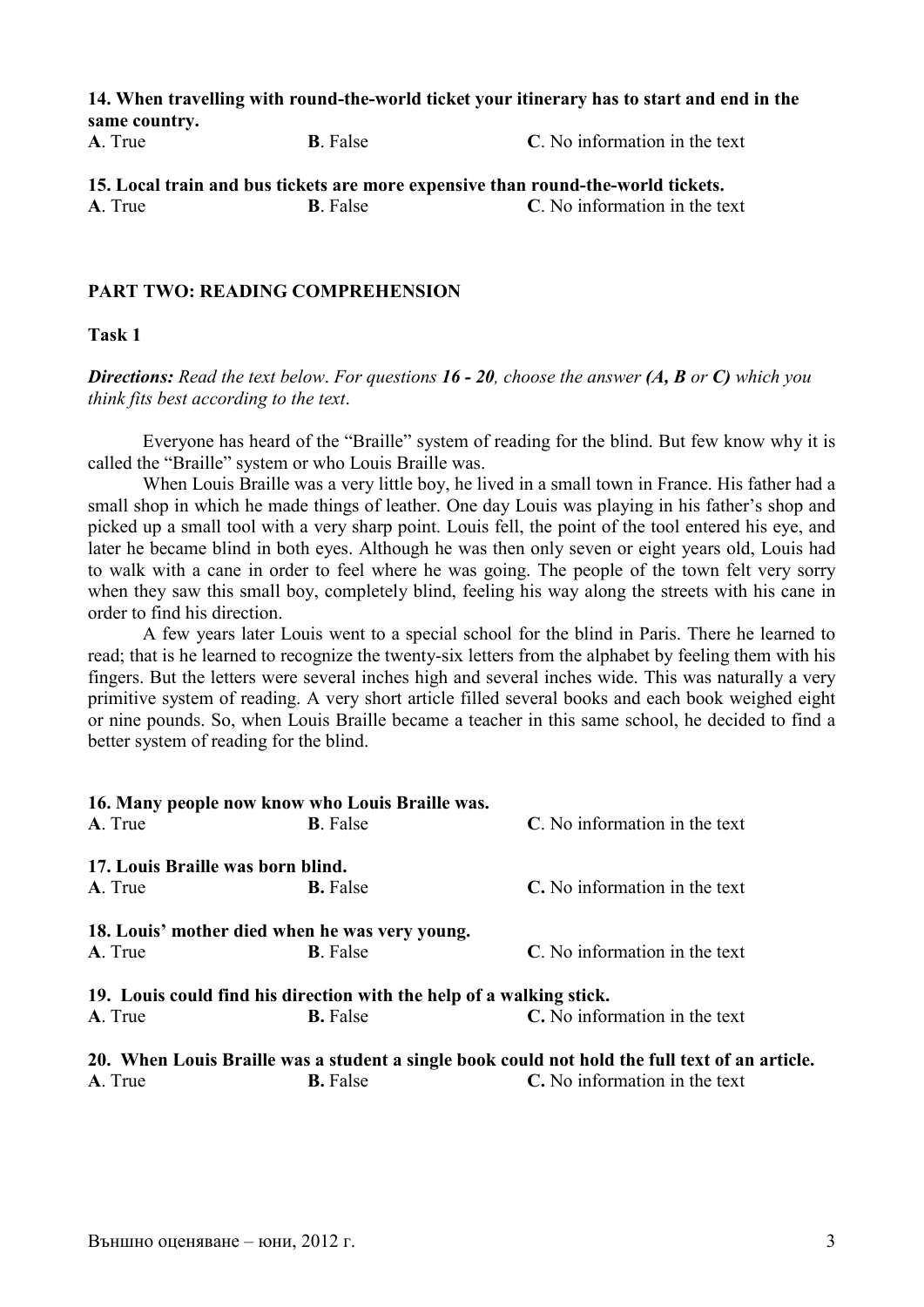#### **Task 2**

*Directions: Read the text below*. *For questions 21 - 25, choose the answer (A, B, C or D) which you think fits best according to the text*.

When he was nearly thirteen my brother Jem got his arm badly broken at the elbow. When it healed, and Jem's fears of never being able to play football died away, he was seldom selfconscious about his injury. His left arm was somewhat shorter than his right; when he stood or walked, the back of his hand was at right-angles to his body, his thumb parallel to his thigh. He couldn't have cared less, so long as he could pass the ball.

When enough years had gone by to enable us to look back on them, we sometimes discussed the events leading to his accident. I maintained that the Ewells started it all, but Jem, who was four years my senior, said it started long before that. He said it began the summer when Dill came to us and first gave us the idea of making Boo Radley come out. We were far too old to settle an argument with a fist fight, so we consulted Atticus. Our father said we were both right.

We lived on the main residential street in the town of Maycomb – our father Atticus, Jem and I, plus Calpurnia, our cook. Jem and I found our father satisfactory: he played with us, read to us, and treated us with respect.

Calpurnia was something else. She was all angles and bones; she was short-sighted; she squinted; her hand was wide as a wooden chair-bottom and twice as hard. She was always ordering me out of the kitchen, asking me why I couldn't behave as well as Jem, and calling me home when I wasn't ready to come. Our battles were epic and one-sided. Calpurnia always won, mainly because Atticus always took her side. She had been with us ever since Jem was born, and I had felt her tyrannical presence as long as I could remember.

## **21. Jem broke his arm …**

- **A)** in an attempt to elbow his way through the playground.
- **B)** while playing football with some of his neighbourhood friends.
- **C)** in a fist fight with his brother over something he had said.
- **D)** None of the above.

#### **22. Once his arm healed, Jem …**

- **A)** often talked about the accident.
- **B)** hardly ever thought about his injury.
- **C)** decided not to play football anymore.
- **D)** felt sorry for himself.

#### **23. The narrator was …**

- **A)** younger than Jem.
- **B)** older than Jem.
- **C)** Jem's peer.
- **D)** an old person.

#### **24. Jem and the narrator …**

- **A)** were siblings.
- **B)** were cousins.
- **C)** were friends.
- **D)** had no relation.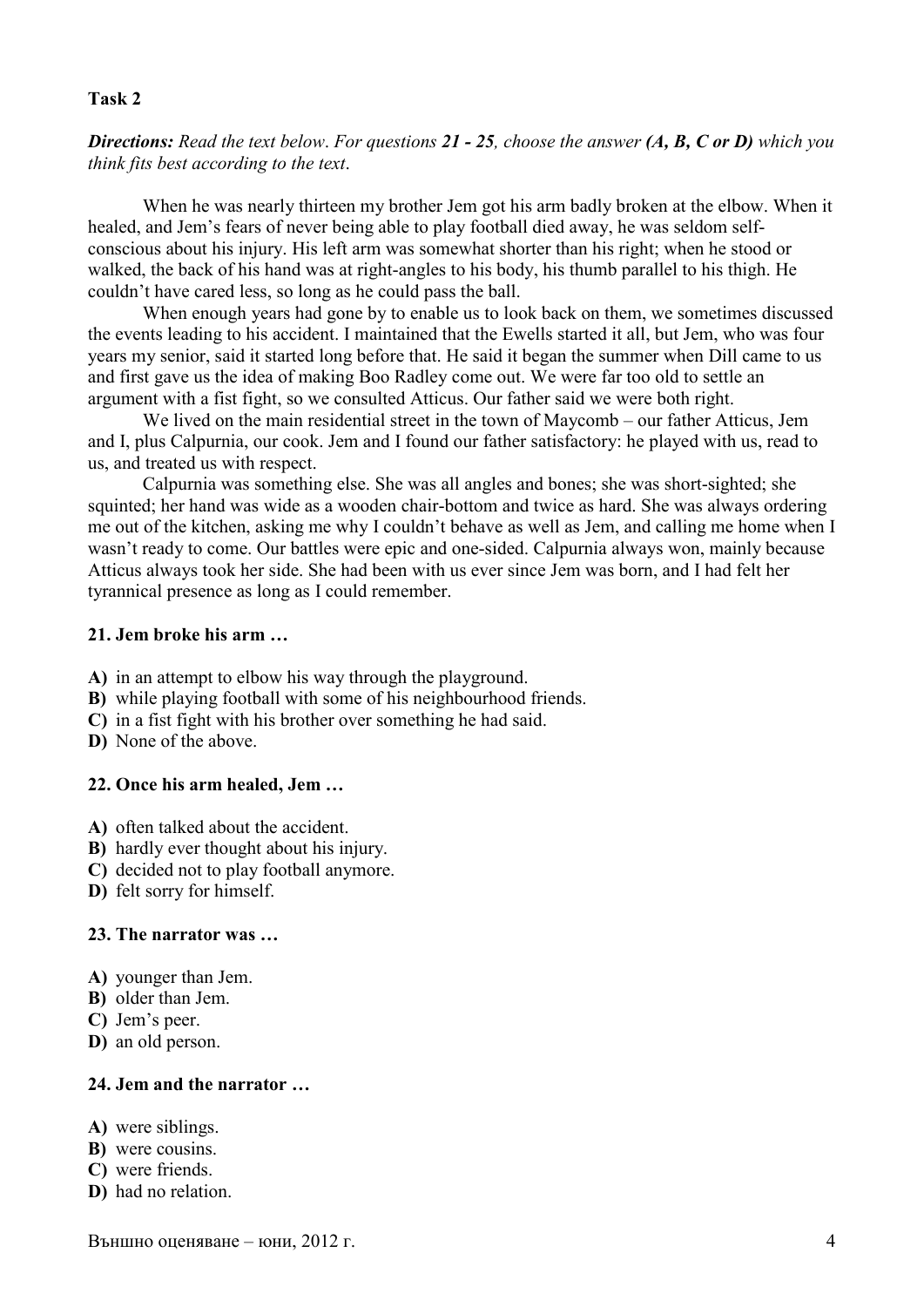#### **25. Calpurnia …**

- **A)** had been working for the family for less than a decade.
- **B)** was recently employed by the family.
- **C)** thought that Jem was not a well-behaved boy.
- **D)** could not tolerate the narrator's misbehaviour.

#### **Task 3**

*Directions: Read the text below*. *For questions 26 - 30, choose the answer (A, B, C or D) which you think fits best according to the text*.

The Masai are nomadic people in Africa living in the area between the Kenyan mountains and Mount Kilimanjaro. Their origin dates back to prehistoric times.

"*I hope that your cows are all well!*" is the customary Masai greeting. In fact, the life of these people is based on the breeding of cows. Their daily nourishment, milk and meat, is derived from these cows. Fresh milk, mixed with blood, forms the typical Masai beverage, *Saroi.*

Another important element in the life of the Masai is the land. The land is sacred to them. It is forbidden to "offend" it in any way and for this reason the Masai don't cultivate their land. They don't bury the dead. Nor do they dig to search for water.

The Masai take good care of themselves physically. It is beautiful and elegant for the young Masai warriors to wear their hair in thin plaits. The women, on the contrary, cut their hair completely and give a shine to their head with butter or oil.

The Masai live in two types of villages. The first is *Enkang* in which the families live. A thick hedge wall protects it from the wild beasts of the savannahs. The huts are so low that it is impossible to stand inside. In order to enter a hut you have to pass through a very narrow tunnel.

The second type of village is *Manyatta* and doesn't have any protection. It is where the warriors live. The Masai youngsters, after a solemn ceremony, leave their families to become warriors. They leave *Enkang* and build *Manyatta*, where they live for eight years. Here, they learn the traditions and customs of their ancestors such as songs, dances and the way to fight.

The life of a Masai warrior is full of discipline. He cannot drink alcohol and cannot chew tobacco. The most important quality for him is courage. The warriors are taught discipline and to be courageous in front of the wild beasts of the savannahs. They must not in any circumstances run away when attacked by a wild beast and must protect their domestic animals. They prefer to lose their life than to lose one of their cows.

## **26. The Masai …**

**A)** trace their roots to medieval times.

**B)** are descendents of an ancient nomadic tribe.

**C)** live in the high mountains of Kenya.

**D)** only talk about their cows.

### **27. Saroi is …**

- **A)** a popular Masai drink.
- **B)** a mixture of milk and water.
- **C)** a favourite meat dish for the Masai.
- **D)** a type of traditional Masai food.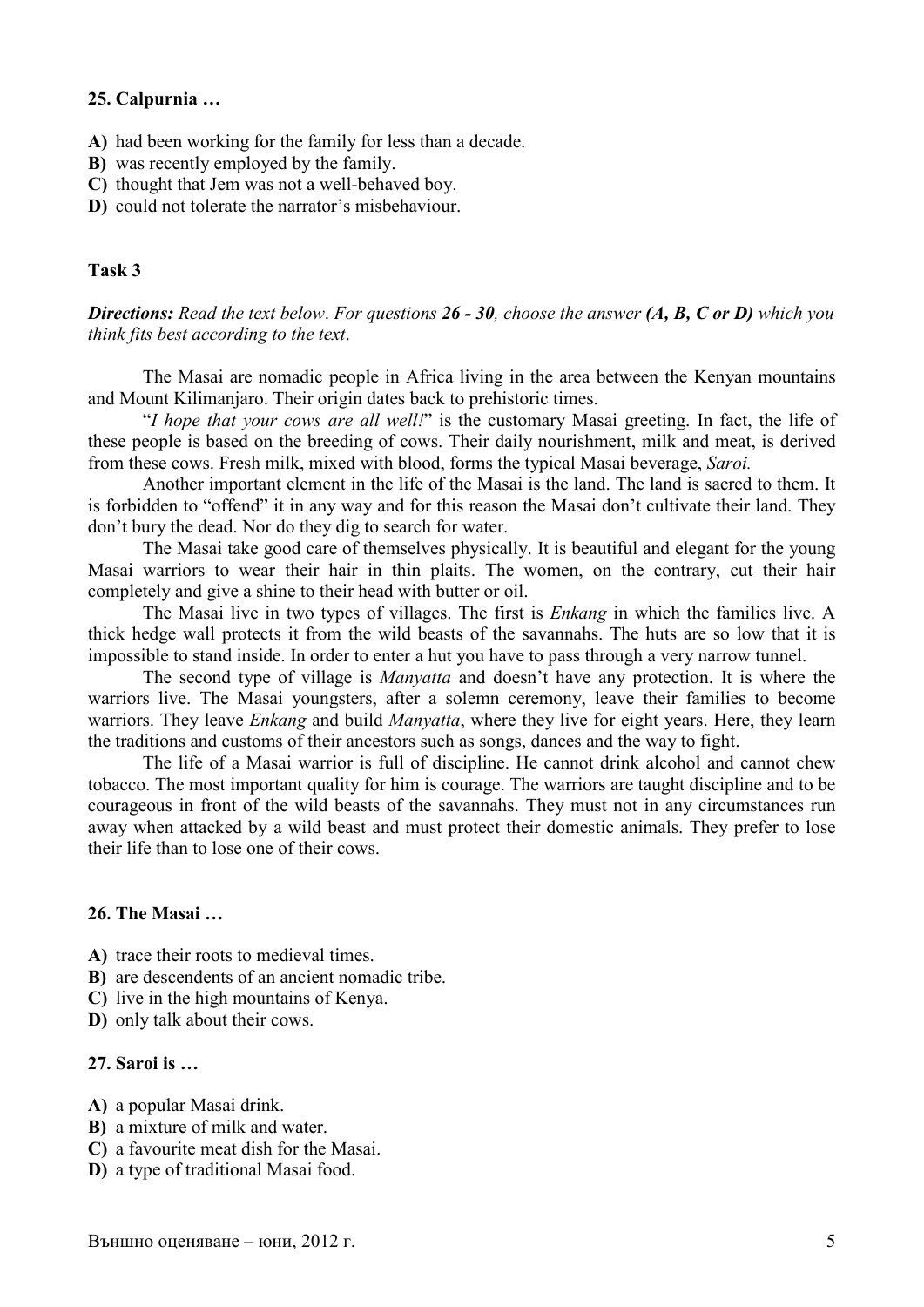## **28. Which of the following is NOT true? The Masai …**

- **A)** have great respect for their land.
- **B)** are very concerned with their appearance.
- **C)** use their land for growing crops.
- **D)** don't dig water wells.

#### **29. The Masai women …**

- **A)** wear plain elegant dresses.
- **B)** have beautiful thin plaits.
- **C)** shave their heads.
- **D)** rub oil into their bodies.

#### **30. Young boys become true warriors after …**

**A)** learning the songs and dances of their ancestors.

- **B)** attending a formal military ceremony.
- **C)** making a solemn promise to their families.
- **D)** spending years of hard training.

## **PART THREE: USE OF ENGLISH**

*Directions: For questions 31 - 60, read the text and the sentences below and decide which answer (A, B, C or D) best fits each gap*.

When tourists decide on a holiday 31. **Let us a** they tend to think of well-known places such as Paris, Rome, Rio, New York or Bangkok. But there are other well-known places which are also **32.** 

visiting, perhaps your home town or village, or your local area in 33.

There may be **34.** \_\_\_\_\_ to see in your local area than you think. It's sometimes just a **35.**  \_\_\_\_\_ of finding it, which is not always easy.

For example, in my home town there's a fantastic museum, **36.** you can follow the five-hundred-year history of the town as a port. It's 37. **a** in a small riverside building that used to be a fisherman's cottage in the past but has been a museum since the 38. **\_\_\_\_** fisherman moved out fifty years ago.

Hardly any visitors come to the museum, which is a shame, **39.** \_\_\_\_\_ at least that means you have the place to yourself. You can spend many hours looking at the old photographs and talking to the man who works there. He is one of the most interesting people you'll ever meet and knows absolutely everything **40.** \_\_\_\_\_ the town's history.

So what is 41. **a** in your local area? Maybe a fantastic restaurant that only a few people outside your area know about. Restaurants for local people are often much better **42.** than more famous ones. If you spend 43. **\_\_\_\_** money in restaurants, you have more to spend 44. other things.

Why not email us and tell us about your local area? 45. **a** brief description of some of the places to see. Readers' emails will be in the next week's edition.

| 31. A) orientation | <b>B</b> ) direction | $\mathbf{C}$ ) way  | D) destination |
|--------------------|----------------------|---------------------|----------------|
| 32. A) suitable    | <b>B</b> ) good      | C) worth            | D) appropriate |
| $33. A)$ general   | <b>B</b> ) case      | C) common           | D) all         |
| $34. A)$ many      | <b>B</b> ) much      | $\mathbf C$ ) a lot | D) more        |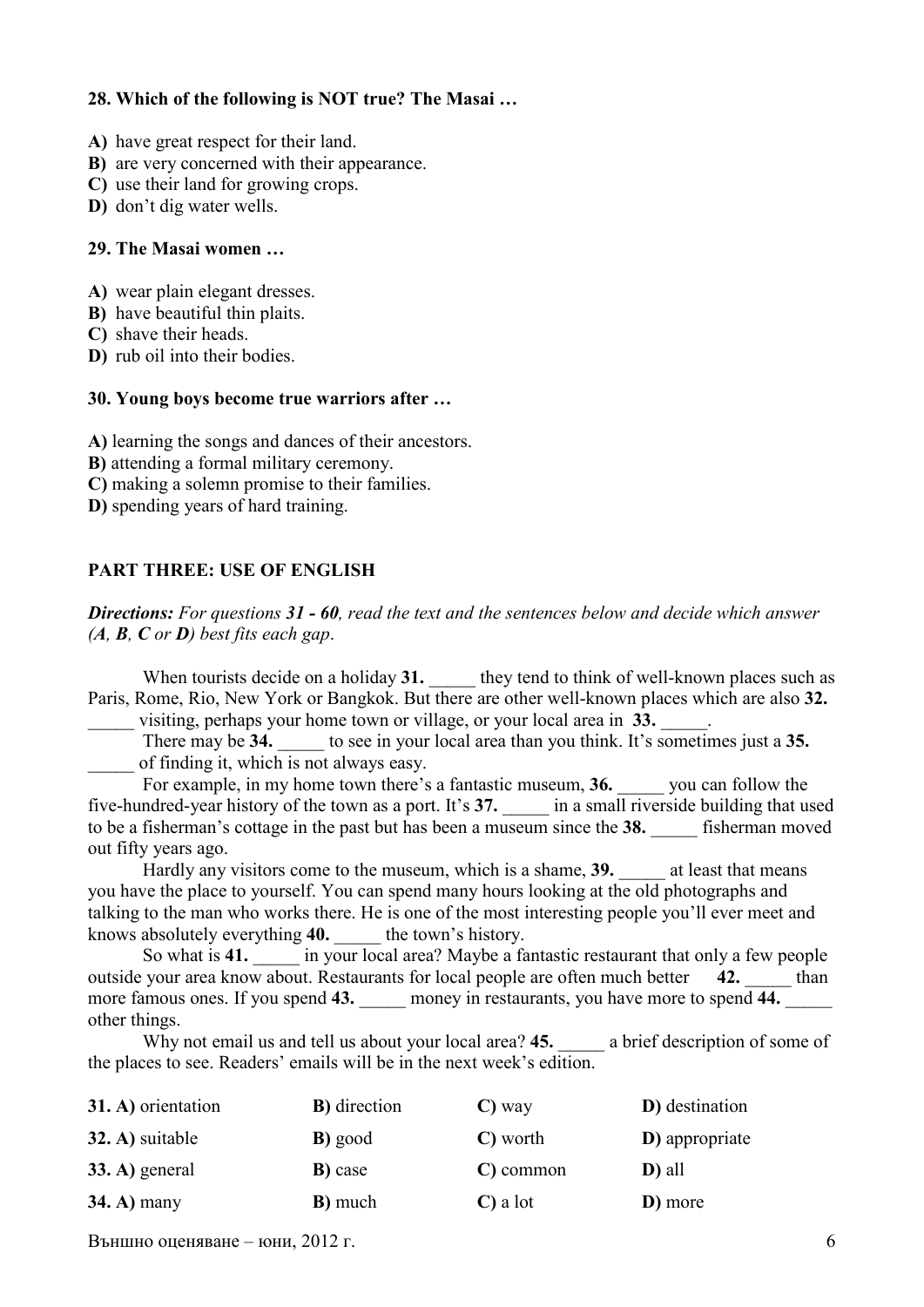| 35. A) problem       | <b>B</b> ) question                                                                                                                                    |                                          | D) issue                     |  |
|----------------------|--------------------------------------------------------------------------------------------------------------------------------------------------------|------------------------------------------|------------------------------|--|
| $36. A)$ that        | <b>B</b> ) where                                                                                                                                       | C) which                                 | D) what                      |  |
| 37. A) contained     | <b>B</b> ) settled                                                                                                                                     | C) located                               | D) laid                      |  |
| <b>38. A)</b> latest | <b>B</b> ) late                                                                                                                                        | C) latter                                | D) last                      |  |
| <b>39. A)</b> but    | <b>B</b> ) however                                                                                                                                     | C) and                                   | D) as                        |  |
| $40. A$ ) on         | <b>B</b> ) for                                                                                                                                         |                                          | $\mathbf{D}$ ) in            |  |
| $(41. A)$ there      | <b>B</b> ) here                                                                                                                                        | $\mathbf{C}$ ) this                      | D) that                      |  |
| $(42. A)$ value      | <b>B</b> ) cost                                                                                                                                        | C) price                                 | D) amount                    |  |
| $(43. A)$ less       | <b>B</b> ) a lot                                                                                                                                       | C) fewer                                 | D) lesser                    |  |
| 44. A) in            | <b>B</b> ) on                                                                                                                                          | C) about                                 | $\mathbf{D}$ ) to            |  |
| $45. A)$ Involve     | <b>B</b> ) Contain                                                                                                                                     | $\mathbf C$ ) Join                       | D) Include                   |  |
|                      | 46. If I more time, I wouldn't eat fast food.                                                                                                          |                                          |                              |  |
| A) had               | <b>B</b> ) have                                                                                                                                        | C) have had                              | D) had had                   |  |
| A) will finish       | 47. I can visit my grandparents tomorrow, after I my lessons.<br><b>B</b> ) am finishing                                                               | $\mathbf C$ ) finish                     | D) will have finished        |  |
|                      | 48. The truth was finally revealed all his efforts.                                                                                                    |                                          |                              |  |
| A) although          | <b>B</b> ) despite                                                                                                                                     | $\mathbf C$ ) in spite                   | D) even though               |  |
| A) couldn't be       | 49. It my boyfriend you saw in the café. He spent the whole morning with me.<br><b>B</b> ) can't have been                                             | C) can't be                              | <b>D</b> ) mustn't have been |  |
| A) will be taking    | 50. By the end of the year, I all my exams.<br><b>B</b> ) take                                                                                         | C) will be taken                         | <b>D</b> ) will have taken   |  |
|                      | 51. The test was so difficult! I wish I _____ harder for it.                                                                                           |                                          |                              |  |
| A) had studied       | <b>B</b> ) studied                                                                                                                                     | <b>C</b> ) was studying <b>D</b> ) study |                              |  |
| A) having            | 52. After driving for hours, he decided to stop _____ a meal.<br><b>B</b> ) have                                                                       | C) to have                               | <b>D</b> ) to be having      |  |
| A) meet              | 53. Businesses will not survive unless they ______ the needs of their customers.<br><b>B</b> ) will meet <b>C</b> ) don't meet <b>D</b> ) have not met |                                          |                              |  |
| A) were              | 54. Jane is my best friend. We ______ friends for as long as we can remember.<br><b>B</b> ) are                                                        | C) had been <b>D</b> ) have been         |                              |  |
| A) very old          | 55. My sister is not ______ to go hang-gliding on her own.<br><b>B</b> ) old enough C so old                                                           |                                          | D) enough old                |  |
| A) to play           | 56. I'd rather read books than _______ computer games.<br><b>B</b> ) playing                                                                           | $\mathbf C$ ) play                       | <b>D</b> ) would play        |  |
|                      | 57. You cannot call her just now. The phone ______ at the moment.<br>A) is being used B) is used                                                       | $\mathbf C$ ) is using                   | D) must be used              |  |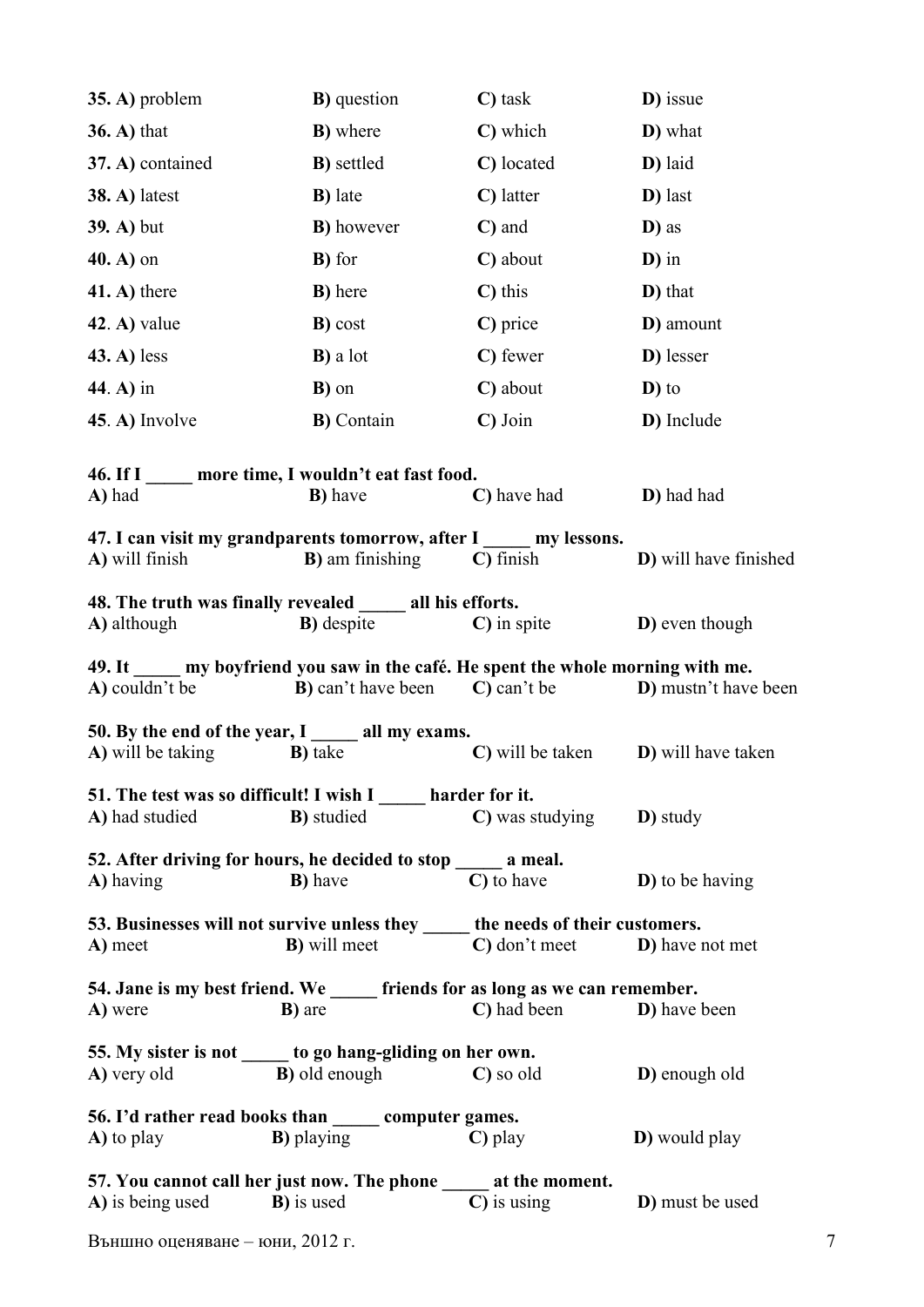|              | 58. I have already got used early every morning.     |                   |                   |
|--------------|------------------------------------------------------|-------------------|-------------------|
| A) to get up | <b>B</b> ) to getting up                             | C) getting up     | $\bf{D}$ ) get up |
|              | 59. Let's go to the cinema at the weekend,           | we?               |                   |
| A) shall     | <b>B</b> ) won't                                     | $\mathbf{C}$ ) do | $\bf{D})$ don't   |
|              | 60. This is the third time you me the same question. |                   |                   |
| A) ask       | <b>B</b> ) are asking                                | C) have asked     | D) asked          |

## **PART FOUR: WRITING**

*Directions: Write a text of between 170 and 190 words on ONE of the topics below.* 

**1.** Which is your favourite time of the year? Describe it and explain why you like it so much.

**2.** Write a story ending with the following sentence: "*I had never been so happy before."*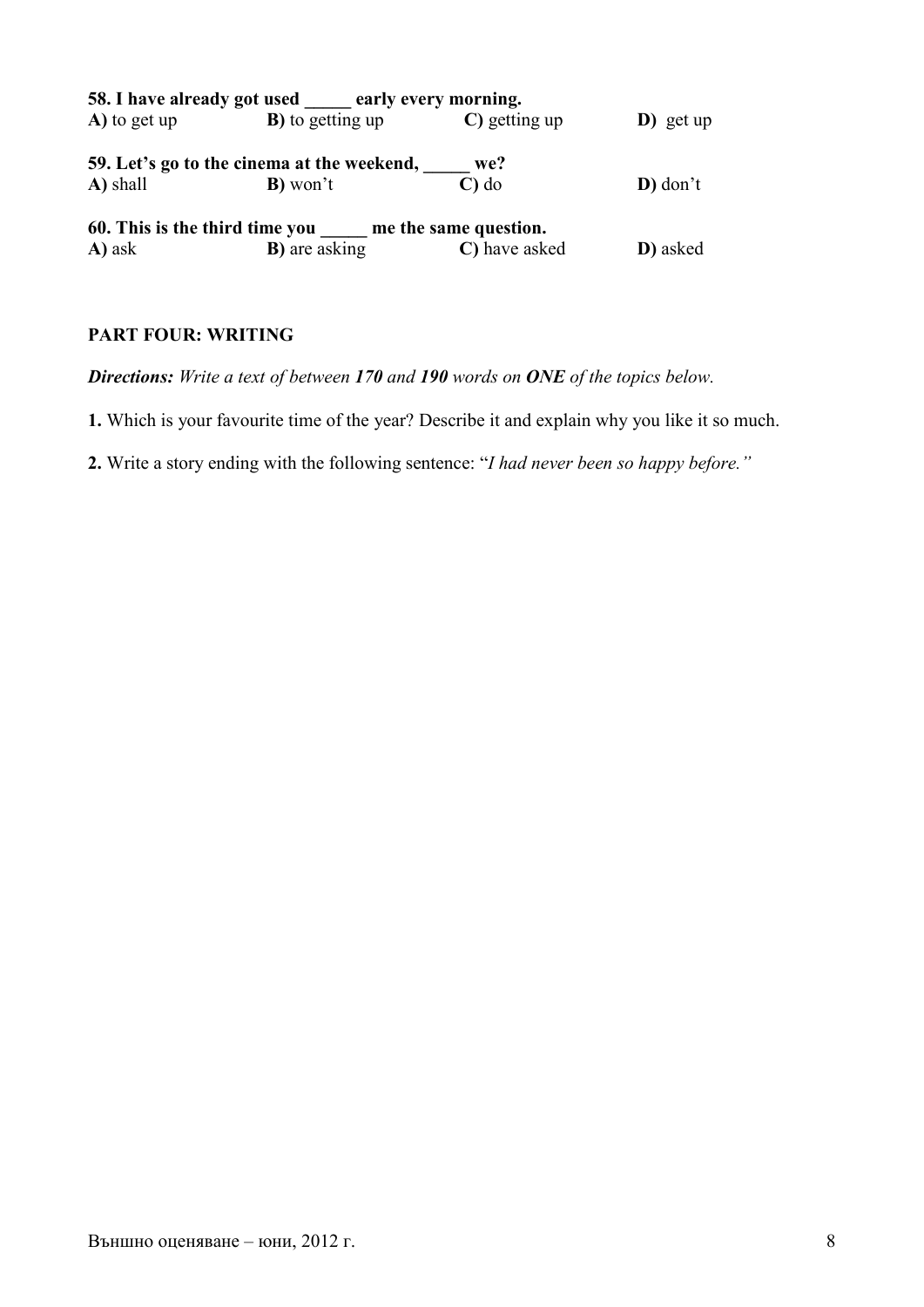#### **МИНИСТЕРСТВО НА ОБРАЗОВАНИЕТО, МЛАДЕЖТА И НАУКАТА** ЦЕНТЪР ЗА КОНТРОЛ И ОЦЕНКА НА КАЧЕСТВОТО НА УЧИЛИЩНОТО ОБРАЗОВАНИЕ

#### **ВЪНШНО ОЦЕНЯВАНЕ ЗА VIII КЛАС С ИНТЕНЗИВНО ИЗУЧАВАНЕ НА АНГЛИЙСКИ ЕЗИК В ПРОФИЛИРАНИ ГИМНАЗИИ И ПРОФИЛИРАНИ ПАРАЛЕЛКИ В СОУ 20 ЮНИ 2012**

#### **LISTENING COMPREHENSION**

#### **TRANSCRIPTS**

**Task 1** 

*Directions: You will hear Professor Diane Doran discussing the life and behaviour of mountain gorillas twice. Before you listen to it, you will have 3 minutes to read questions 1 – 8. While listening for the first time, you can look at the statements, but you are not allowed to take notes. After you hear the whole text, you will have 2 minutes to answer the questions, choosing the answer (A, B, C or D) which you think fits best according to the text. Then you will hear the text again and will have 3 minutes to check your answers.* 

 "It all started with an advertisement in a science journal. When I replied to it, however, it wasn't a matter of mere chance but a really serious decision.

 I've always worked hard and with enthusiasm. My greatest desire was to discover new places. So, at the age of 18, I joined the *Peace Corp*, the biggest voluntary organization in America and I went to Zaire, Africa, as a teacher.

 At the age of 20, I returned to the United States to continue my education. After my degree, I started my research work on the behaviour of monkeys. I went to Africa again, in the research centre in Rwanda. The centre was situated in an amazing park: a paradise for gorillas. Unfortunately, these animals, until a few years ago, risked extinction at the hands of the poachers, that is the illegal animal hunters.

 I started my work immediately. I used to get up at 5 in the morning every day and observed the gorillas up to 5 in the afternoon. I can tell you that gorilla families are fantastic! The male gorilla is so affectionate to his children! The female gorilla, too, is very close to them. I observed that after the birth, she took great care in bringing her child up. There is a strong bond among the members of the same group. The mountain gorillas are very shy. The male look very frightening but in reality they are not at all aggressive. They just want to have discipline in their group. In short, the mountain gorillas are "little giants".

 They increased in number in the past few years, from 380 in 2003 to 485 today. An incredible success I would say! That's because life for the illegal hunters has become really difficult. Every day, two teams of anti-poaching volunteers go into the jungle. They remove all the traps, help the injured animals come out and arrest the poachers. Furthermore, tourism in this area is controlled. Only small groups are allowed: about 6 to 8 people. These groups can observe the gorillas for only one hour at a distance of at least 5 metres. But before tourists enter the jungle they are examined by a doctor in order to prevent the risk of any disease transmitted to the gorilla by man.

 I love my job and the years I've spent among the gorillas have been a great lesson in my life."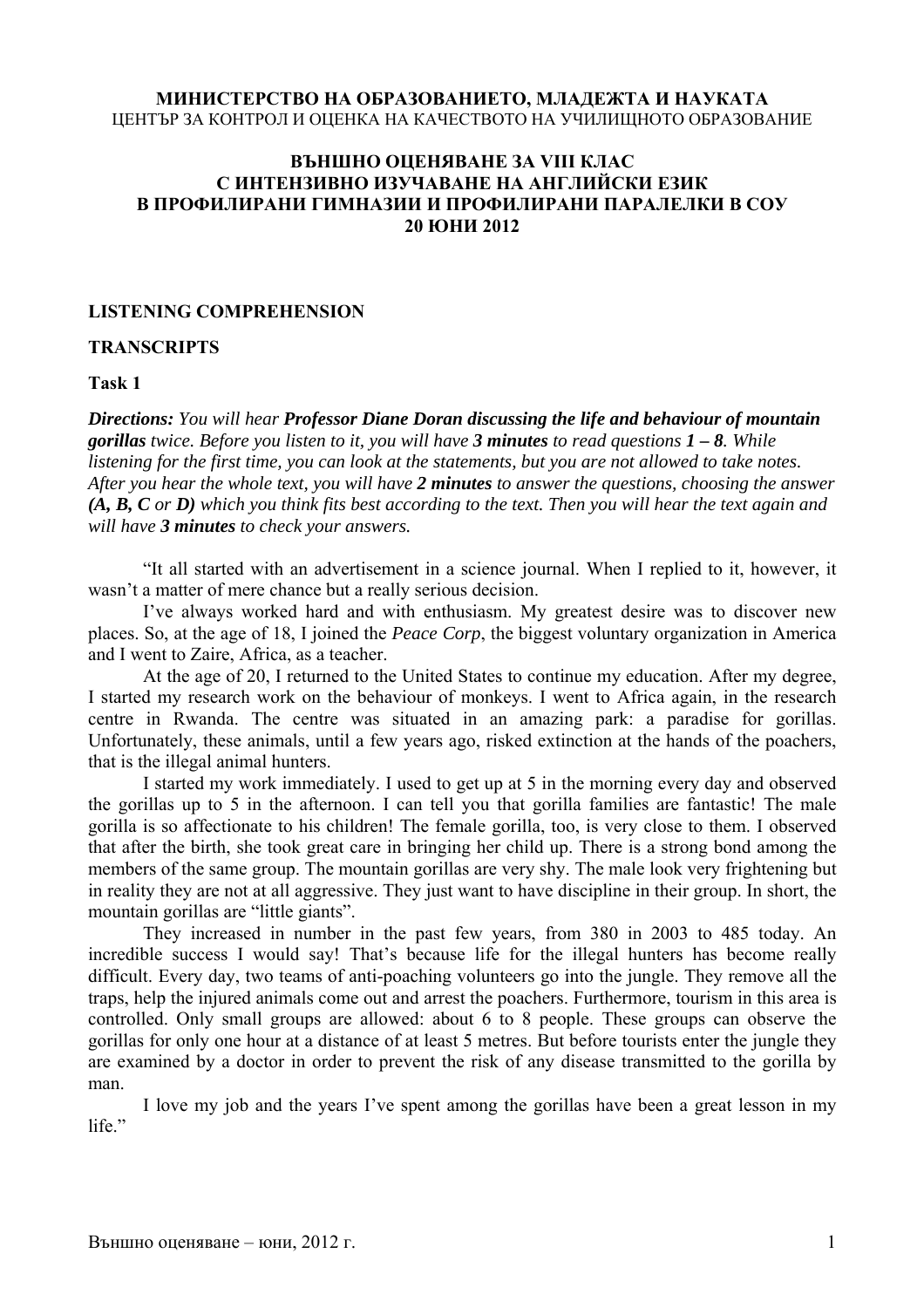#### **Task 2**

*Directions: You will hear information about Round-the-World Tickets and Fares twice. Before you listen to it, you will have 3 minutes to read questions 9 – 15. While listening for the first time, you can look at the statements, but you are not allowed to take notes. After you hear the whole text, you will have 2 minutes to answer the questions, choosing the answer (A, B or C) which you think fits best according to the text. Then you will hear the text again and will have 3 minutes to check your answers* 

Round-the-world travel isn't just for the young or the independently wealthy. Students, retirees and even working folks with a few weeks of vacation time can take advantage of the convenient pricing and flexibility of round-the-world tickets. You can travel around the world for nearly any length of time, from a few days to a few years. Your trip can involve a couple of brief stops or dozens of stopovers and side trips. And it needn't cost as much as you might think. Economy-class fares for the most basic round-the-world itineraries start at around fifteen hundred dollars.

You can consider a round-the-world ticket if you're travelling to multiple continents within the same trip. If you're focusing on a single continent, an air pass may be a better bet. Plot out your preferred countries or cities, along with a rough idea of how long you'd like to spend in each place, and then you can turn to a ticket provider for help in planning your itinerary.

Because no individual airlines offer truly global service, round-the-world tickets are often associated with an airline alliance and allow you to travel with any airline that is part of the alliance. The three global airline alliances – Star Alliance, One World and Sky Team – allow you to link together the routes of any member airlines to create one continuous global trip.

Fares are calculated on the total mileage of your trip. You are permitted anywhere from 3 to 15 stopovers in a period of 10 days to a year. You will typically need to reserve the first leg of your journey in advance, but after that you may leave your travel dates open. There may be restrictions on which direction you can travel (some fares require that you travel only in a single direction, either east to west or vice versa), or how many miles you can fly.

If money is a concern, keep in mind that using your round-the-world ticket may not always be the most economical option for getting from point A to point B. For shorter segments of your trip, check the local train or bus services as well as any discount airlines that operate in the region. They may take a little more planning and coordination, but these alternatives could save you some cash.